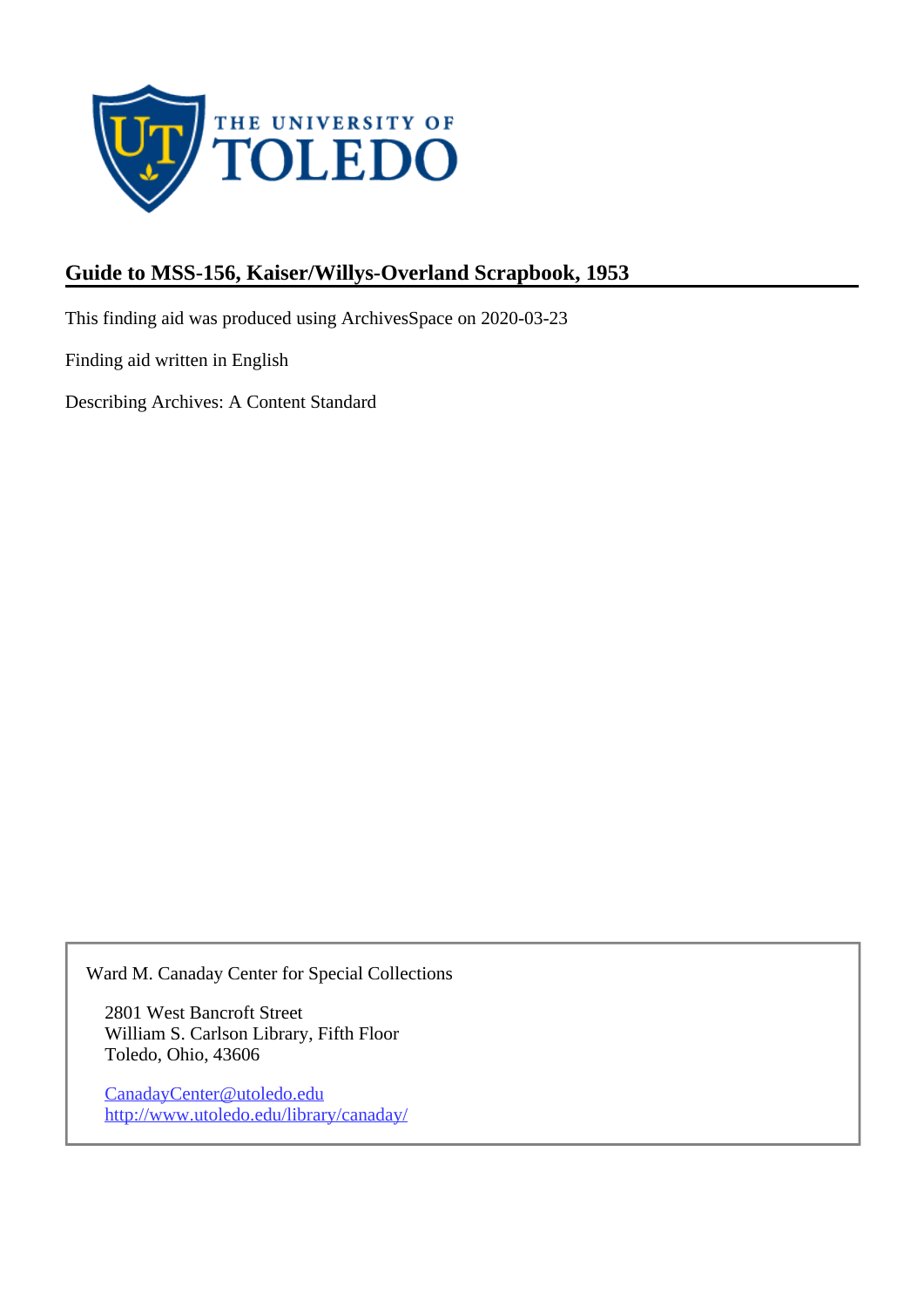# **Table Of Contents**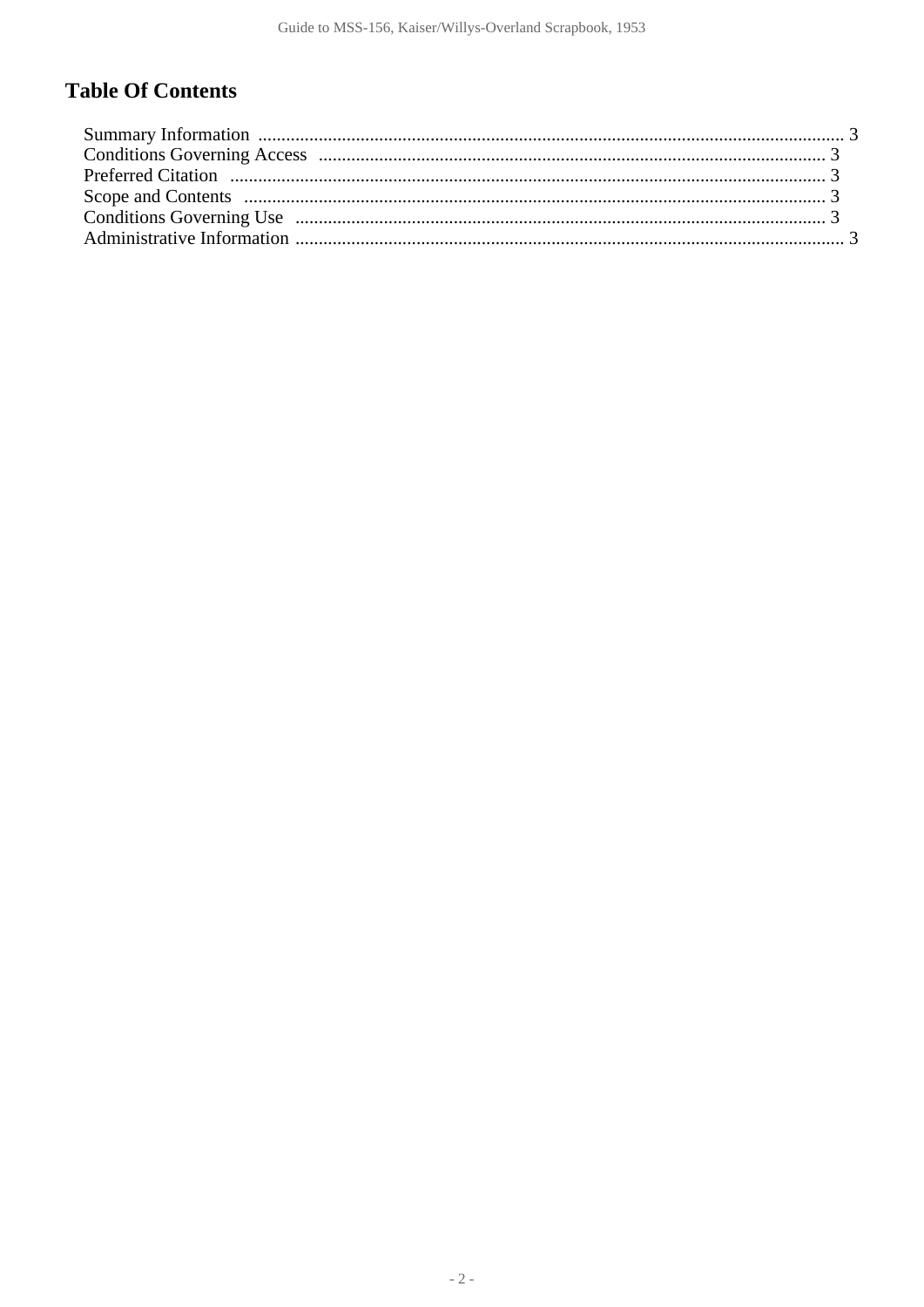#### <span id="page-2-0"></span>**Summary Information**

|                                                 | <b>Repository:</b> Ward M. Canaday Center for Special Collections |
|-------------------------------------------------|-------------------------------------------------------------------|
| Title:                                          | Kaiser/Willys-Overland Scrapbook                                  |
| <b>Identifier:</b> MSS-156                      |                                                                   |
| <b>Date:</b> 1953                               |                                                                   |
| Description:                                    | <b>Physical</b> 0.5 Linear Feet                                   |
| <b>Language of</b> English<br><b>Materials:</b> |                                                                   |
| <b>Container</b><br><b>Information:</b>         | Box Box 1: [32887922509973] (Mixed Materials)                     |
|                                                 |                                                                   |

#### <span id="page-2-1"></span>**Conditions Governing Access**

Collection is open for research. Materials may be accessed by request at the Ward M. Canaday Center for Special Collections on the fifth floor of the William S. Carlson Library on the main campus of the University of Toledo. Materials do not circulate.

## <span id="page-2-2"></span>**Preferred Citation**

Images and other sources used with permission should be properly cited and credited. Credits should include text as listed below:

"[Collection Name], The Ward M. Canaday Center for Special Collections, The University of Toledo Libraries"

## <span id="page-2-3"></span>**Scope and Contents**

The collection consists of a scrapbook of newspaper clippings documenting the merger Kaiser-Frazer and Willys-Overland in 1953. This was the largest corporate merger to date at the time it was completed. The scrapbook was owned by Ward M. Canaday, president of Willys-Overland at the time of the merger.

## <span id="page-2-4"></span>**Conditions Governing Use**

In most cases, the Canaday Center does not own the copyright and literary rights to items in its collections; it is the responsibility of the researcher to adhere to U.S. Copyright and Fair Use laws, including seeking permission from the copyright holder and payment of any royalty fees, in the reproduction and use of archival materials.

Providing copies or scans does not constitute a license to publish or reproduce images in print or electronic form.

## <span id="page-2-5"></span>**Administrative Information**

#### **Publication Statement**